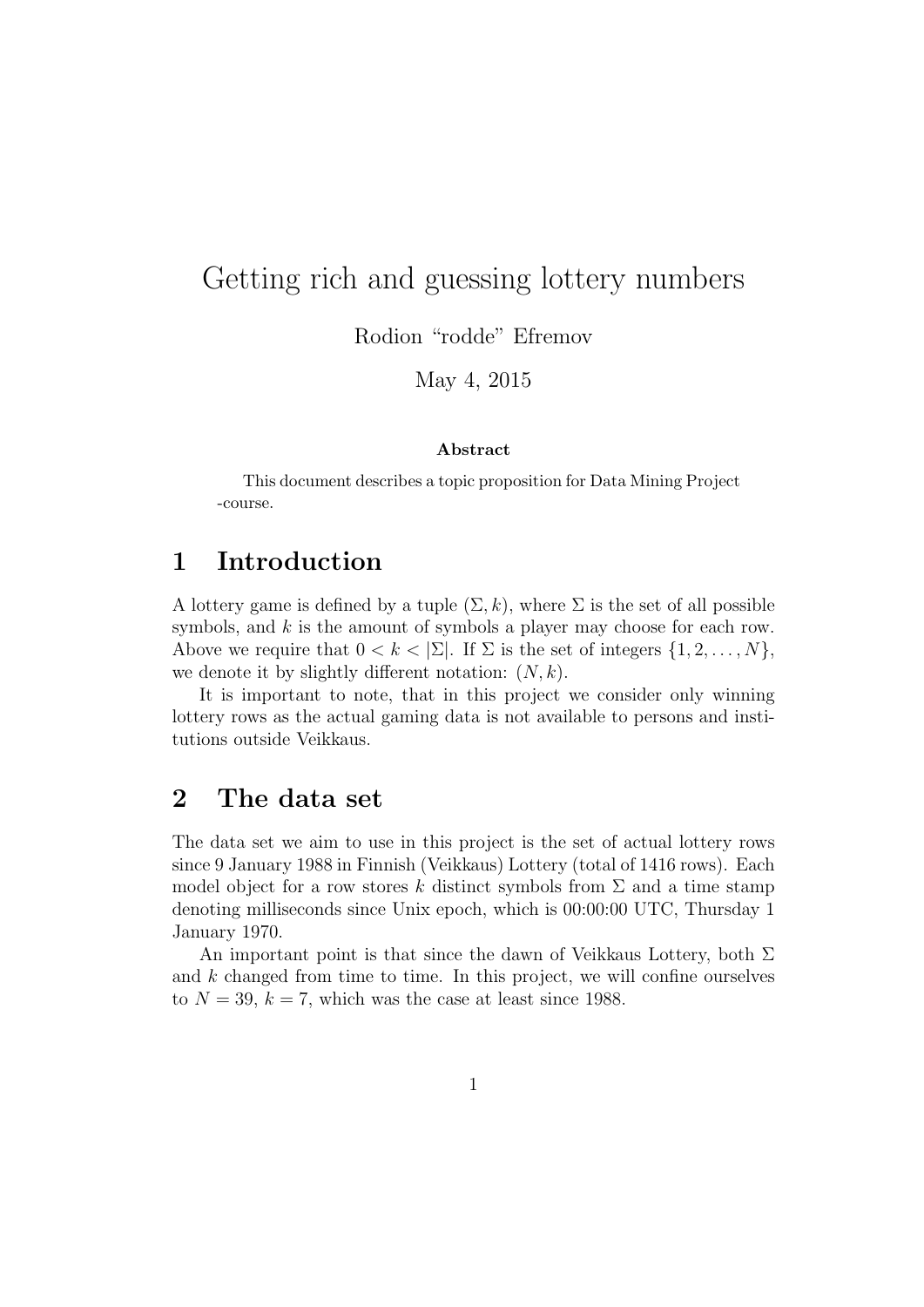#### 3 Formulating the research question

Suppose we are given the lottery row database  $D$ , which is a multiset of k-sequences over  $\Sigma$  and each row mentions a symbol  $\sigma \in \Sigma$  at most once. The Algorithm 1 will generate a **frequency graph**, which is an undirected, weighted graph with all edge weights within range (0, 1].

Algorithm 1: BUILD-FREQUENCY-GRAPH $(D)$ 

 $1 \quad V = \emptyset$  $2 E = \emptyset$  $3 w = \emptyset$ 4 for  $r \in D$  do 5 **for** each number pair  $u, v$  in r do 6 |  $V \leftarrow V \cup \{u, v\}$ 7 if  $\{u, v\} \notin E$  then 8  $\vert \vert E \leftarrow E \cup \{ \{u, v\} \}$  $9 \mid \cdot \cdot \cdot \cdot w(u, v) \leftarrow 1$  $10$  else 11  $\big| \big| \big| w(u, v) \leftarrow w(u, v) + 1$ 12 for each edge  $e \in E$  do 13  $| w(u, v) \leftarrow w(u, v) \cdot |D|^{-1}$ 14 return  $(V, E, w)$ 

Now, if we extract a connected tree  $T$  from a frequency graph and  $T$  has exactly  $k-1$  edges, T represents a lottery row, and its **probability** is the product of weights of its constituent edges. Sometimes we will use terms "tree" and "row" interchangeably.

Hypothesis 1. Each new winning lottery row attempts to improve a tree with relatively low probability.

Sketch of possible proof. Otherwise the frequencies in the frequency graph would diverse drastically.  $\Box$ 

Basically, we want to mine the frequency graph for least probable trees. This can be achieved by running a minimum spanning tree algorithm on the frequency graph and then choosing, say  $n$ , least probable connected trees